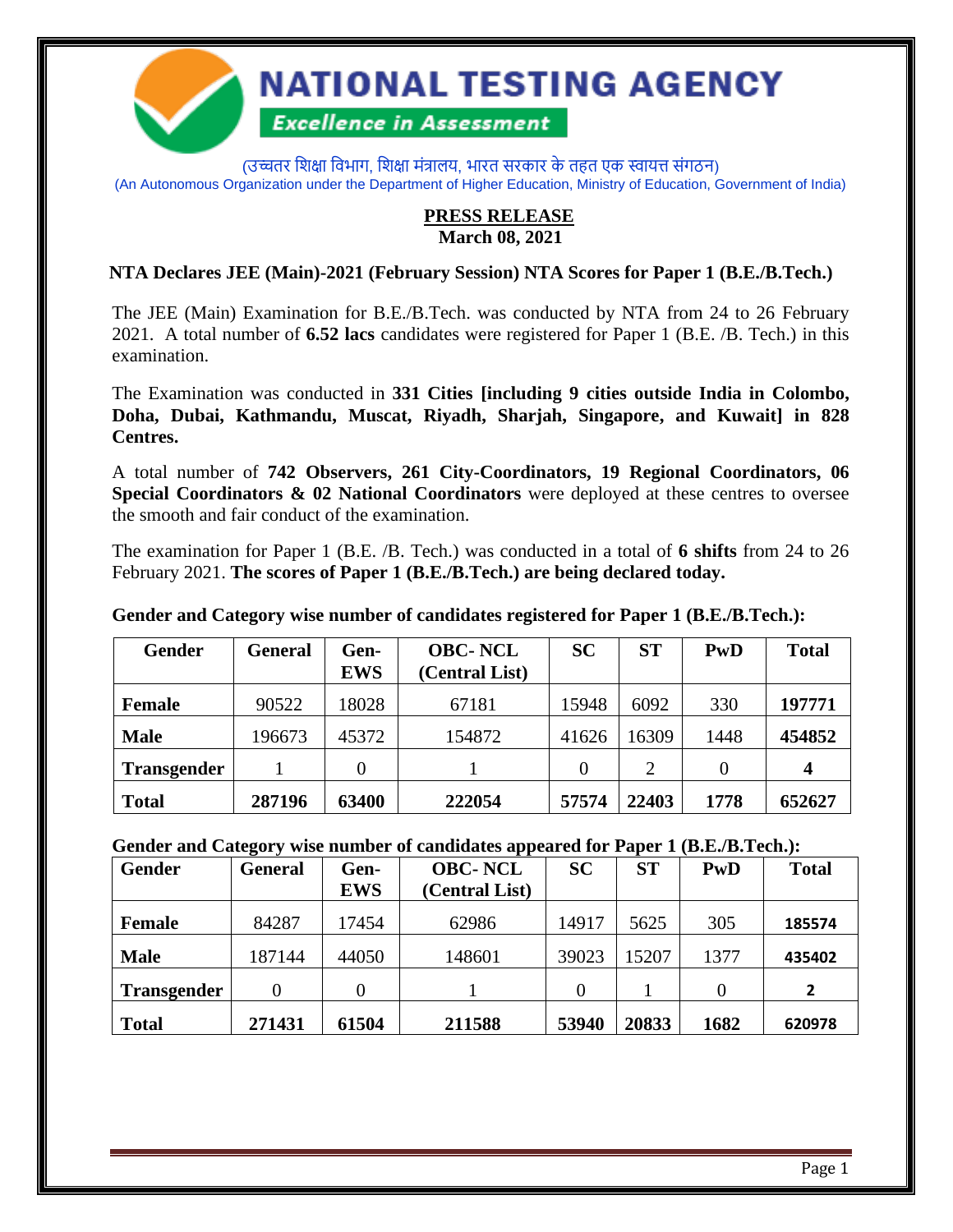The Examination was conducted for the first time in 13 languages **(English, Hindi, Gujarati along with Assamese, Bengali, Kannada, Malayalam, Marathi, Odia, Punjabi, Tamil, Telugu, and Urdu).**

**The following candidates have received 100 NTA Score in February 2021 Examination in Paper 1 (B.E./B.Tech.):-**

| S             | <b>Application No.</b> | <b>Candidates Name</b> | <b>State Code of Eligibility</b> |
|---------------|------------------------|------------------------|----------------------------------|
| No.           |                        |                        |                                  |
|               | 210310180988           | SAKET JHA              | RAJASTHAN                        |
| $\mathcal{P}$ | 210310033202           | PRAVAR KATARIA         | DELHI (NCT)                      |
| 3             | 210310124194           | RANJIM PRABAL DAS      | DELHI (NCT)                      |
| 4             | 210310501157           | <b>GURAMRIT SINGH</b>  | CHANDIGARH                       |
| 5             | 210310068533           | SIDDHANT MUKHERJEE     | <b>MAHARASHTRA</b>               |
| 6             | 210310632595           | ANANTH KRISHNA KIDAMBI | <b>GUJARAT</b>                   |

**State-wise toppers and their NTA Scores in Paper 1 (B.E./B.Tech.) are as follows:-**

| S              | <b>State Code of Eligibility</b>                | <b>Application No.</b> | <b>Candidates Name</b>          | <b>NTA Score</b> |
|----------------|-------------------------------------------------|------------------------|---------------------------------|------------------|
| No.            |                                                 |                        |                                 |                  |
| $\mathbf{1}$   | <b>NICOBAR</b><br>ANDAMAN AND<br><b>ISLANDS</b> | 210310072167           | <b>SUJAY KARMAKAR</b>           | 98.664674        |
| $\overline{2}$ | <b>ANDHRA PRADESH</b>                           | 210310065447           | POTHAMSETTY CHETHAN             | 99.9990357       |
|                |                                                 |                        | <b>MANOGNA SAI</b>              |                  |
| 3              | <b>ARUNACHAL PRADESH</b>                        | 210310073093           | <b>VIVEK SINGH</b>              | 97.1311594       |
| 4              | <b>ASSAM</b>                                    | 210310072569           | <b>AVINASH SHARMA</b>           | 99.8373937       |
| 5              | <b>ASSAM</b>                                    | 210310141004           | SOUMYADEEP PAUL                 | 99.8373937       |
| $\overline{6}$ | <b>BIHAR</b>                                    | 210310316315           | <b>ANMOL KUMAR</b>              | 99.987526        |
| $\overline{7}$ | CHANDIGARH                                      | 210310501157           | <b>GURAMRIT SINGH</b>           | 100              |
| 8              | <b>CHHATTISGARH</b>                             | 210310238069           | <b>AYON GHOSH</b>               | 99.9737981       |
| 9              | DADRA AND NAGAR HAVELI                          | 210310476510           | <b>SHRIYA TIWARI</b>            | 99.0644521       |
|                |                                                 |                        | <b>MACHHI</b><br><b>JAINESH</b> |                  |
| 10             | DAMAN AND DIU                                   | 210310750798           | <b>ARVINDBHAI</b>               | 98.3994934       |
| 11             | DELHI (NCT)                                     | 210310033202           | PRAVAR KATARIA                  | 100              |
| 12             | DELHI (NCT)                                     | 210310124194           | RANJIM PRABAL DAS               | 100              |
|                |                                                 |                        | <b>RATAN</b><br><b>MANOHAR</b>  |                  |
| 13             | <b>GOA</b>                                      | 210310103219           | DODDALINGANNAVAR                | 99.8974031       |
|                |                                                 |                        | <b>ANANTH</b><br><b>KRISHNA</b> |                  |
| 14             | <b>GUJARAT</b>                                  | 210310632595           | <b>KIDAMBI</b>                  | 100              |
| 15             | <b>HARYANA</b>                                  | 210310088970           | SIDDHARTH GUPTA                 | 99.9971262       |
| 16             | <b>HIMACHAL PRADESH</b>                         | 210310025455           | HIMKANT SHARMA                  | 99.946966        |
| 17             | <b>JAMMU AND KASHMIR</b>                        | 210310260113           | AARISH TICKOO                   | 99.8751416       |
| 18             | <b>JHARKHAND</b>                                | 210310106863           | YASH KUMAR                      | 99.9566085       |
| 19             | KARNATAKA                                       | 210310120143           | <b>UDHAV VARMA</b>              | 99.9970675       |
| 20             | <b>KERALA</b>                                   | 210310026561           | <b>FAIZ HASHIM</b>              | 99.9874647       |
| 21             | LADAKH                                          | 210310773271           | <b>ASIF HUSSAIN</b>             | 89.581352        |
| 22             | LAKSHADWEEP                                     | 210310775338           | RAHUL KUSHWAHA                  | 60.3186926       |
| 23             | <b>MADHYA PRADESH</b>                           | 210310111427           | <b>ANTRIKSH GUPTA</b>           | 99.9951478       |
| 24             | MAHARASHTRA                                     | 210310068533           | SIDDHANT MUKHERJEE              | 100              |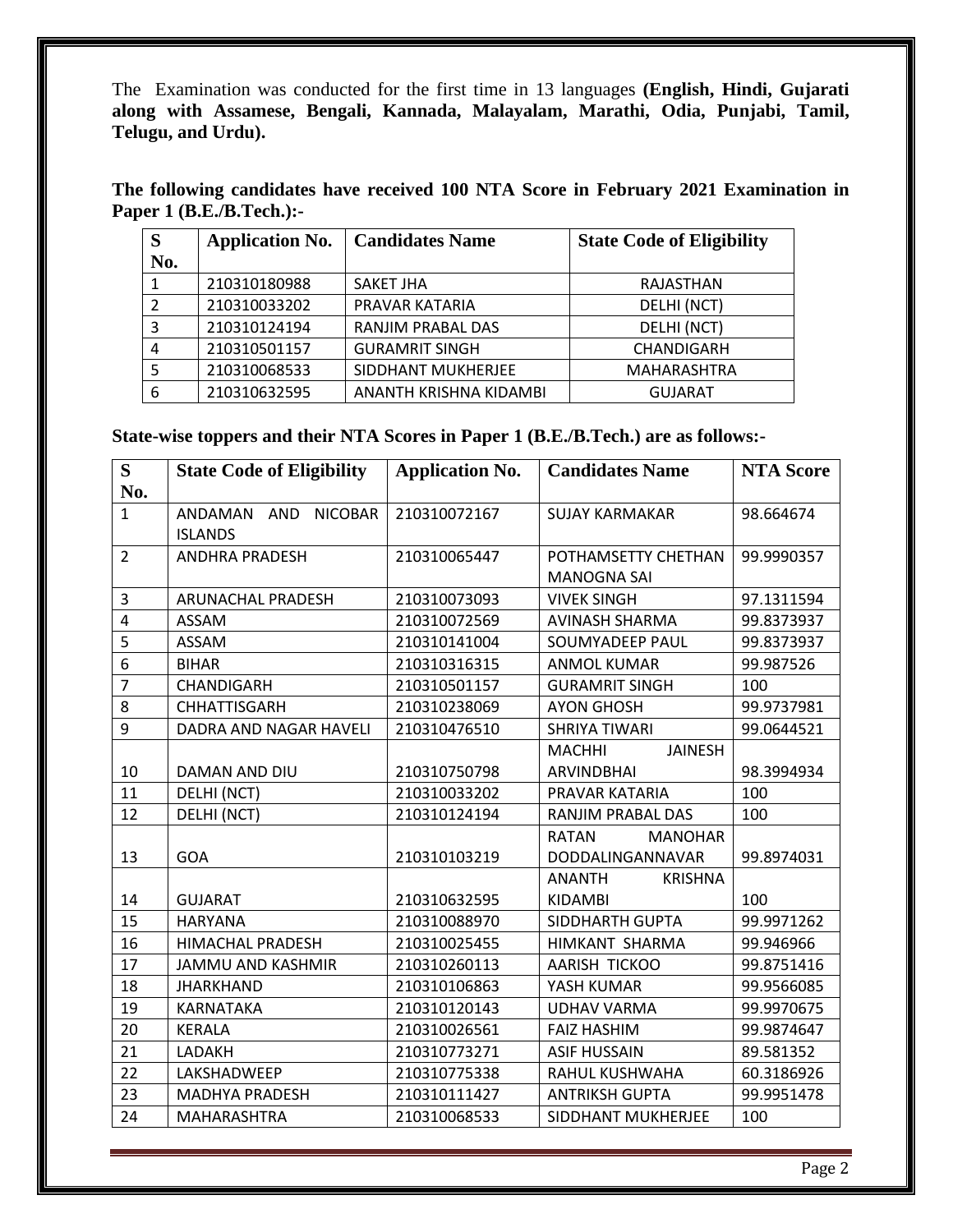|    | <b>MANIPUR</b>       | 210310229828 | KARANJID                | 97.0329872 |
|----|----------------------|--------------|-------------------------|------------|
| 25 |                      |              | AHONGSHANGBAM           |            |
| 26 | MEGHALAYA            | 210310103902 | <b>SHOUVIK DEY</b>      | 98.8985356 |
|    | <b>MIZORAM</b>       | 210310832131 | <b>DEMETRI</b>          | 81.5075121 |
| 27 |                      |              | VANLALRELKIMA           |            |
| 28 | NAGALAND             | 210310094034 | <b>DINGLO KODAK</b>     | 93.2170375 |
| 29 | <b>ODISHA</b>        | 210310104596 | <b>GOUTAM DAS</b>       | 99.9990357 |
| 30 | <b>OUTSIDE INDIA</b> | 210310224536 | <b>NIHIT AGARWAL</b>    | 99.9148252 |
| 31 | <b>PUDUCHERRY</b>    | 210310068757 | CHITYALA RAVITEJA       | 99.5876768 |
| 32 | <b>PUNJAB</b>        | 210310305281 | <b>DANISH JHANJI</b>    | 99.9990225 |
| 33 | <b>RAJASTHAN</b>     | 210310180988 | SAKET JHA               | 100        |
| 34 | <b>SIKKIM</b>        | 210310152913 | ABHI AKSHAT             | 89.896482  |
| 35 | <b>TAMIL NADU</b>    | 210310053397 | THIRUVARUL P            | 99.9952023 |
| 36 | TELANGANA            | 210310219106 | CHALLA VISHWANATH       | 99.9990421 |
| 37 | TELANGANA            | 210310208613 | KOMMA SHARANYA          | 99.9990421 |
| 38 | <b>TRIPURA</b>       | 210310185347 | <b>BHASKARJYOTI DAS</b> | 99.9652868 |
| 39 | <b>UTTAR PRADESH</b> | 210310500540 | PAL AGGARWAL            | 99.9885046 |
| 40 | <b>UTTARAKHAND</b>   | 210310568803 | <b>HARPREET SINGH</b>   | 99.9768579 |
| 41 | <b>WEST BENGAL</b>   | 210310033546 | <b>ADYASHA PATRA</b>    | 99.9970675 |

## **Category wise toppers and their NTA Score**

| <b>General</b> |                    |                        |                      |              |  |
|----------------|--------------------|------------------------|----------------------|--------------|--|
| S              | <b>Application</b> | <b>Candidates Name</b> | <b>State Code of</b> | <b>NTA</b>   |  |
| No.            | No.                |                        | <b>Eligibility</b>   | <b>Score</b> |  |
|                | 210310124194       | RANJIM PRABAL DAS      | DELHI (NCT)          | 100          |  |
|                | 210310632595       | ANANTH KRISHNA KIDAMBI | <b>GUJARAT</b>       | 100          |  |
| 3              | 210310068533       | SIDDHANT MUKHERJEE     | <b>MAHARASHTRA</b>   | 100          |  |
| 4              | 210310501157       | <b>GURAMRIT SINGH</b>  | CHANDIGARH           | 100          |  |
|                | 210310180988       | SAKET JHA              | RAJASTHAN            | 100          |  |

## **Gen-EWS**

| S   | <b>Application</b> | <b>Candidates Name</b>    | <b>State Code of</b>  | <b>NTA</b>   |
|-----|--------------------|---------------------------|-----------------------|--------------|
| No. | No.                |                           | <b>Eligibility</b>    | <b>Score</b> |
|     |                    | ANUMULA VENKATA JAYA      |                       |              |
|     | 210310381513       | <b>CHAITANYA</b>          | <b>ANDHRA PRADESH</b> | 99.9961682   |
|     | 210310556767       | <b>GURRAM HARI CHARAN</b> | <b>ANDHRA PRADESH</b> | 99.9942523   |
| 3   | 210310541995       | <b>ANCHA PRANAVI</b>      | TELANGANA             | 99.994135    |
|     |                    | RAMASWAMY SANTHOSH        |                       |              |
| 4   | 210310547980       | <b>REDDY</b>              | TELANGANA             | 99.9921799   |
| 5   | 210310233106       | SRINIKETAN JOSHI          | DELHI (NCT)           | 99.9902956   |

#### **OBC- NCL (Central List)**

| S   | <b>Application</b> | <b>Candidates Name</b>       | <b>State Code of</b>  |                  |
|-----|--------------------|------------------------------|-----------------------|------------------|
| No. | No.                |                              | <b>Eligibility</b>    | <b>NTA Score</b> |
|     | 210310053397       | THIRUVARUL P                 | TAMIL NADU            | 99.9952023       |
|     |                    | <b>BITRA SAI SIDDHI</b>      |                       |                  |
|     | 210310454799       | RAGHURAM SARAN               | <b>ANDHRA PRADESH</b> | 99.9913217       |
| 3   | 210310026561       | <b>FAIZ HASHIM</b>           | KERALA                | 99.9874647       |
|     |                    | <b>GOTTIPALLI SRI VISHNU</b> |                       |                  |
| 4   | 210310250958       | <b>SATWIK</b>                | <b>ANDHRA PRADESH</b> | 99.9846474       |
|     | 210310209533       | TAVITI VENKATA MANIKANTA     | TELANGANA             | 99.981799        |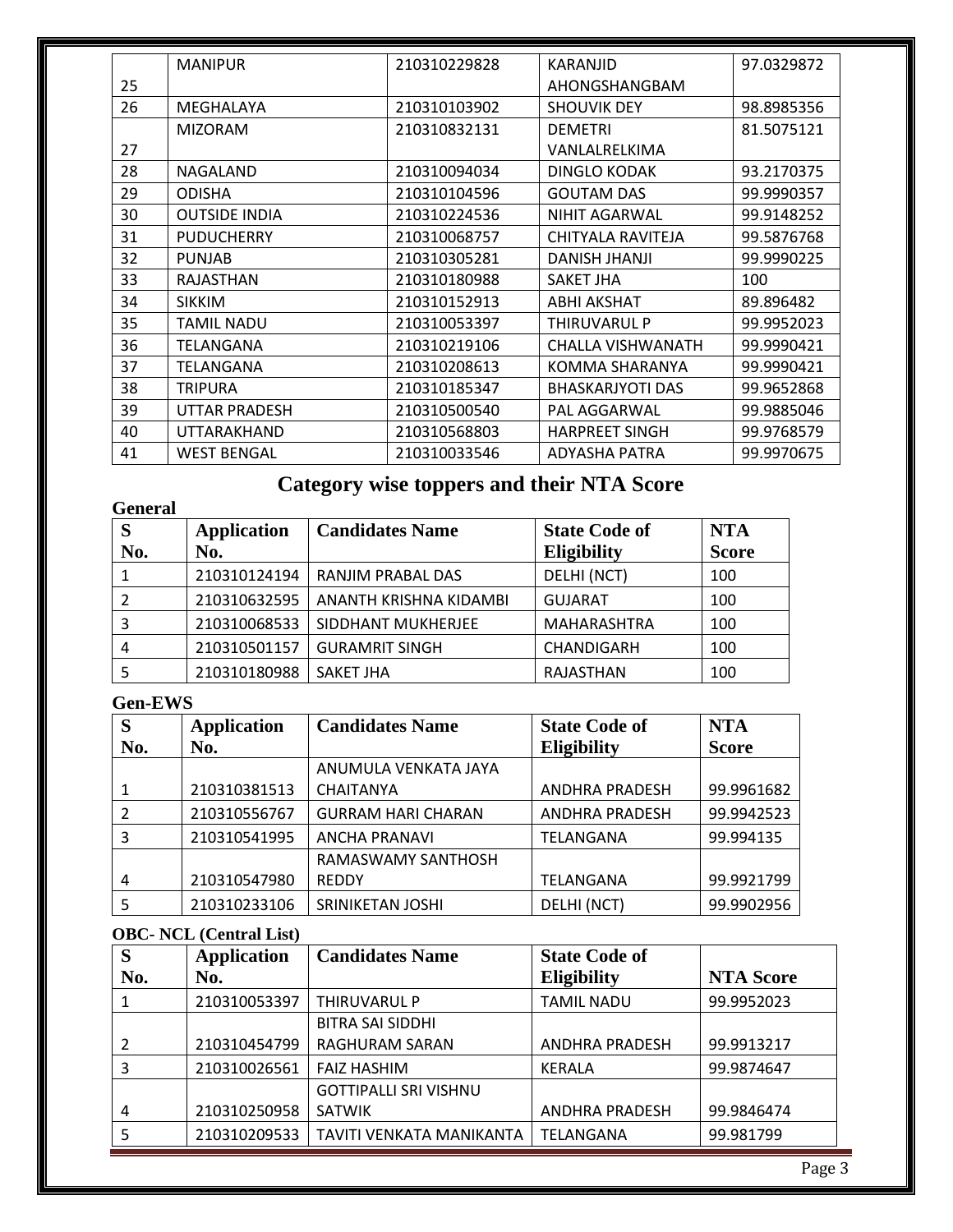| <b>SC</b> |                    |                        |                      |              |
|-----------|--------------------|------------------------|----------------------|--------------|
| S         | <b>Application</b> | <b>Candidates Name</b> | <b>State Code of</b> | <b>NTA</b>   |
| No.       | No.                |                        | <b>Eligibility</b>   | <b>Score</b> |
|           |                    |                        |                      | 99.958271    |
| 1         | 210310045833       | ARYANSH KUMAR SINGH    | <b>UTTAR PRADESH</b> |              |
|           |                    |                        |                      | 99.953079    |
| 2         | 210310120023       | <b>NIKHIL VERMA</b>    | <b>UTTAR PRADESH</b> | 6            |
|           |                    |                        |                      | 99.951787    |
| 3         | 210310061216       | PROGNADIPTO MAJUMDER   | <b>WEST BENGAL</b>   | 2            |
|           |                    |                        |                      | 99.943714    |
| 4         | 210310124553       | SHUBHAM                | DELHI (NCT)          | 5            |
|           |                    |                        |                      | 99.942894    |
| 5         | 210310230679       | <b>TRIPT SUDHAKAR</b>  | DELHI (NCT)          | 2            |

**ST**

| S   | <b>Application</b> | <b>Candidates Name</b>         | <b>State Code of</b>  | <b>NTA</b>   |
|-----|--------------------|--------------------------------|-----------------------|--------------|
| No. | No.                |                                | <b>Eligibility</b>    | <b>Score</b> |
|     | 210310166123       | <b>ISLAVATH NITHIN</b>         | TELANGANA             | 99.9942523   |
|     | 210310296859       | <b>BIJILI PRACHOTHAN VARMA</b> | TELANGANA             | 99.9845137   |
|     | 210310206992       | NENAVATH PREETHAM              | TELANGANA             | 99.9789252   |
|     | 210310096163       | <b>VEDANSH BANSAL</b>          | <b>MADHYA PRADESH</b> | 99.9078845   |
|     | 210310114732       | <b>SUHAIL SHIVARAM</b>         | KARNATAKA             | 99.8835472   |

## **PwD**

| <sub>S</sub>   | <b>Application No.</b> | <b>Candidates Name</b>        | <b>State Code of</b>  | <b>NTA</b>   |
|----------------|------------------------|-------------------------------|-----------------------|--------------|
| No.            |                        |                               | <b>Eligibility</b>    | <b>Score</b> |
|                | 210310680528           | <b>VISHWADEV</b>              | HARYANA               | 99.9428942   |
| 2              | 210310026695           | ARNAV JAIDEEP KALGUTKAR       | MAHARASHTRA           | 99.9022426   |
| 3              | 210310261569           | MALLINA SRI PRANAV SESHU      | <b>ANDHRA PRADESH</b> | 99.6393686   |
|                |                        | TALLADA VEERA BHADRA NAGA SAI |                       |              |
| $\overline{4}$ | 210310263542           | <b>KRISHNA</b>                | <b>ANDHRA PRADESH</b> | 99.6363357   |
| -5             | 210310570737           | ATHARV KSHIRSAGAR             | <b>MADHYA PRADESH</b> | 99.3323623   |

# **Gender wise toppers and their NTA Score**

|               | <b>Female</b>      |                        |                      |              |  |  |  |
|---------------|--------------------|------------------------|----------------------|--------------|--|--|--|
| S             | <b>Application</b> | <b>Candidates Name</b> | <b>State Code of</b> | <b>NTA</b>   |  |  |  |
| No.           | No.                |                        | <b>Eligibility</b>   | <b>Score</b> |  |  |  |
| 1             | 210310208613       | KOMMA SHARANYA         | TELANGANA            | 99.9990421   |  |  |  |
| $\mathcal{P}$ | 210310033546       | ADYASHA PATRA          | <b>WEST BENGAL</b>   | 99.9970675   |  |  |  |
| 3             | 210310541995       | <b>ANCHA PRANAVI</b>   | TELANGANA            | 99.994135    |  |  |  |
| 4             | 210310500540       | PAL AGGARWAL           | <b>UTTAR PRADESH</b> | 99.9885046   |  |  |  |
| 5             | 210310188747       | <b>NAMRATA JHA</b>     | <b>UTTAR PRADESH</b> | 99.9855362   |  |  |  |
| 6             | 210310154597       | PRANITA VASUDEVA RAO   | MAHARASHTRA          | 99.9853374   |  |  |  |
| 7             | 210310144957       | ANOUSHKA AGGARWAL      | DELHI (NCT)          | 99.9853374   |  |  |  |
| 8             | 210310096970       | ANUSHA KEDAWAT         | <b>RAJASTHAN</b>     | 99.9808093   |  |  |  |
| 9             | 210310489335       | JENNISHA AGRAWAL       | RAJASTHAN            | 99.9805912   |  |  |  |
| 10            | 210310123219       | <b>ESHA M PATEL</b>    | <b>GUJARAT</b>       | 99.9796208   |  |  |  |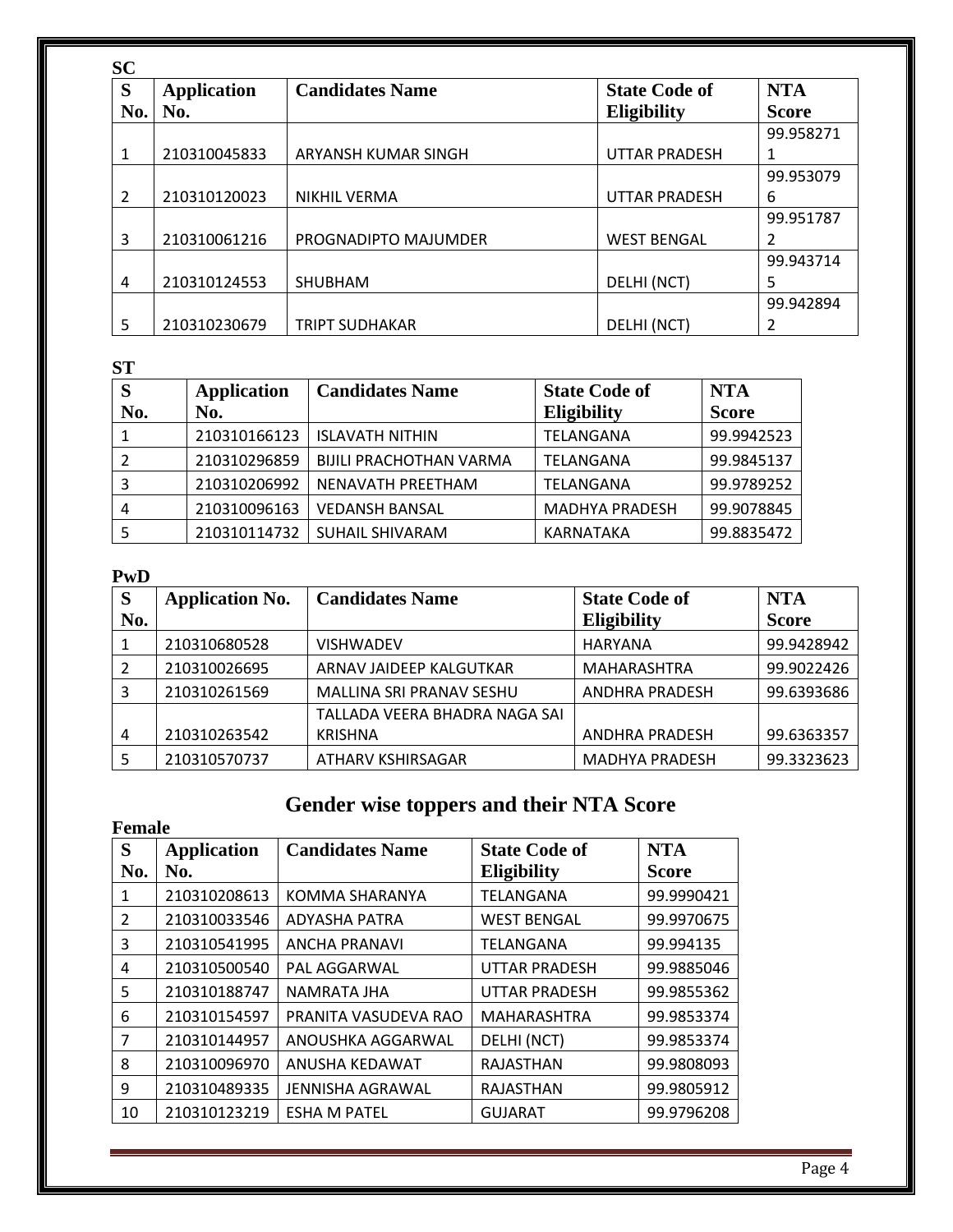| <b>Male</b>    |                           |                                 |                                            |                            |
|----------------|---------------------------|---------------------------------|--------------------------------------------|----------------------------|
| S<br>No.       | <b>Application</b><br>No. | <b>Candidates Name</b>          | <b>State Code of</b><br><b>Eligibility</b> | <b>NTA</b><br><b>Score</b> |
| 1              | 210310124194              | RANJIM PRABAL DAS               | DELHI (NCT)                                | 100                        |
| $\overline{2}$ | 210310632595              | ANANTH KRISHNA KIDAMBI          | <b>GUJARAT</b>                             | 100                        |
| 3              | 210310068533              | SIDDHANT MUKHERJEE              | MAHARASHTRA                                | 100                        |
| 4              | 210310501157              | <b>GURAMRIT SINGH</b>           | CHANDIGARH                                 | 100                        |
| 5              | 210310180988              | <b>SAKET JHA</b>                | RAJASTHAN                                  | 100                        |
| 6              | 210310033202              | PRAVAR KATARIA                  | DELHI (NCT)                                | 100                        |
| 7              | 210310219106              | <b>CHALLA VISHWANATH</b>        | <b>TELANGANA</b>                           | 99.9990421                 |
| 8              | 210310319440              | AMEYA VIKRAMA SINGH             | TELANGANA                                  | 99.9990405                 |
| 9              | 210310181629              | POLU LAKSHMI SAI LOKESH REDDY   | TELANGANA                                  | 99.9990357                 |
| 10             | 210310065447              | POTHAMSETTY CHETHAN MANOGNA SAI | <b>ANDHRA PRADESH</b>                      | 99.9990357                 |

**NTA Scores are normalized scores across multi-session papers and** are based on the relative performance of all those who appeared for the examination in one session. The marks obtained are converted into a scale ranging from 100 to 0 for each session of examinees.

#### **The NTA Score of a Candidate has been calculated as follows:**

#### **100 X Number of candidates appeared in the 'Session' with raw score EQUAL TO OR LESS than the candidate Total number of the candidates appeared in the 'Session'**

The NTA Score of the Total is **NOT** an aggregate or average of the NTA Score of an individual subject.

**NTA** score is not the same as the percentage of marks obtained.

The candidate's particulars including Category and Person with Disability (PwD) have been indicated as mentioned by the candidate in the online application form.

Due to the lockdown in Bahrain, the exam could not be conducted. NTA is in constant communication with Indian Embassy, Bahrain, and will work out a plan in the interest of candidates for the conduct of Paper 2 A (B.Arch.) and 2B (B.Planning). For Paper 1 (B.E./B.Tech), those candidates who have opted for March Session will appear in March along with other candidates.

**After Feb, March, April, and May Session of JEE(Main)-2021 Exam, the ranks of the candidates will be released taking into consideration the best of the four NTA Scores in accordance with the policy already made available on the website [https://jeemain.nta.nic.in](https://jeemain.nta.nic.in./)**

The candidates have the choice to appear in one, two, three, four examinations for admission.

The Examination was conducted completely in CBT mode.

In order to make the examination system transparent, the Question Paper and recorded responses were displayed on the website for verification by examinees.

To ensure accuracy and transparency of results, the keys of question papers were displayed in advance to invite challenges by the candidates.